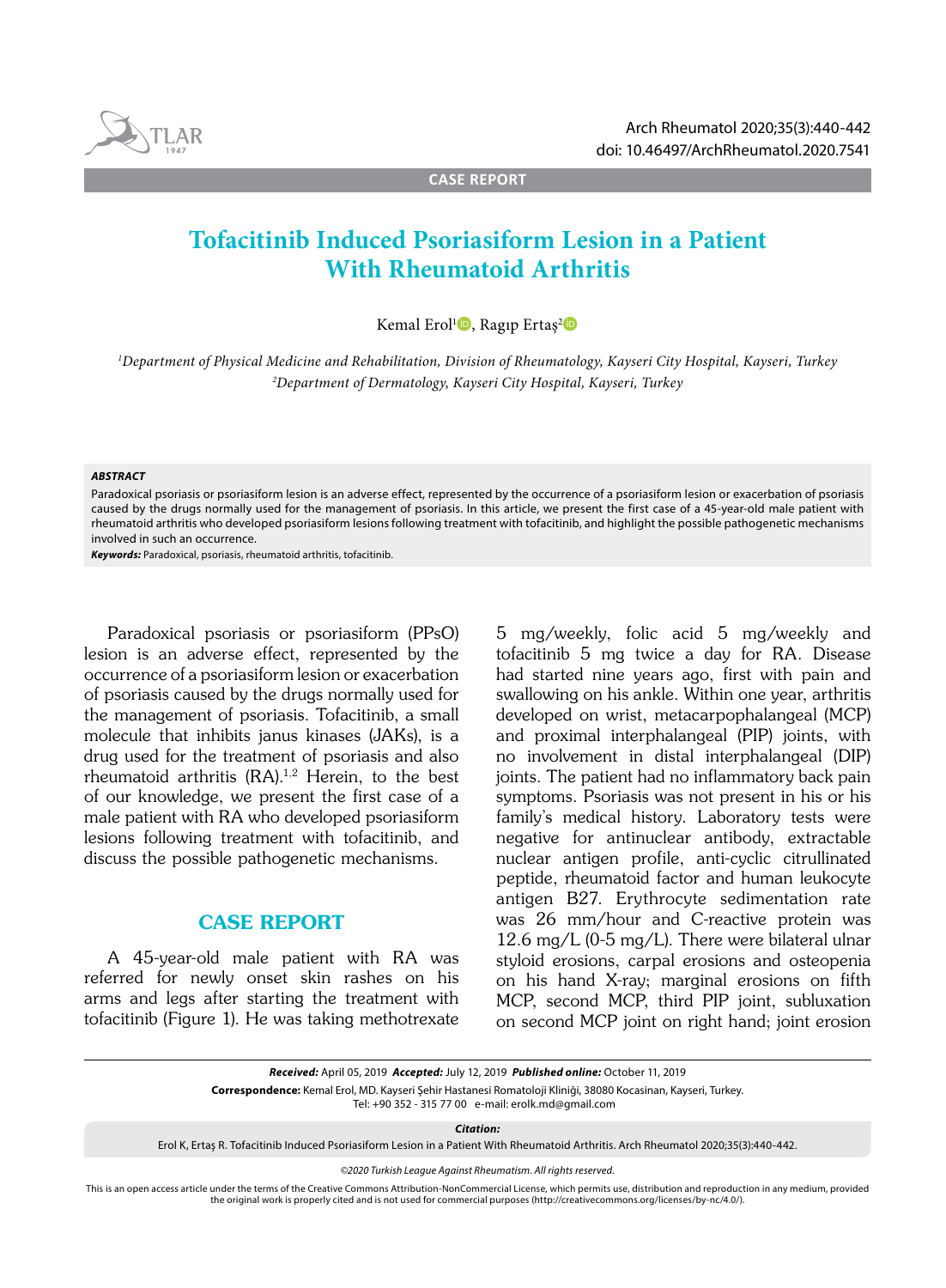

Figure 1. Lesions on patient's arms.



Figure 2. Patient's hand X-ray.



#### **DISCUSSION**

To the best of our knowledge, this is the first case of tofacitinib induced PPsO lesion. It is well known that tumor necrosis factor inhibitors (TNFi's) are used for the treatment of inflammatory diseases including psoriasis while they may also cause  $PPsO<sup>3</sup>$  However, there is no data about the association of PPsO and tofacitinib which has been used for RA since 2012 and which is relatively new for the treatment of psoriasis. Tofacitinib is a smallmolecule, inhibiting JAK1 and JAK3 and, to a lesser extent, JAK2.4 In psoriasis pathogenesis,



Figure 3. Pelvis anteroposterior X-ray.